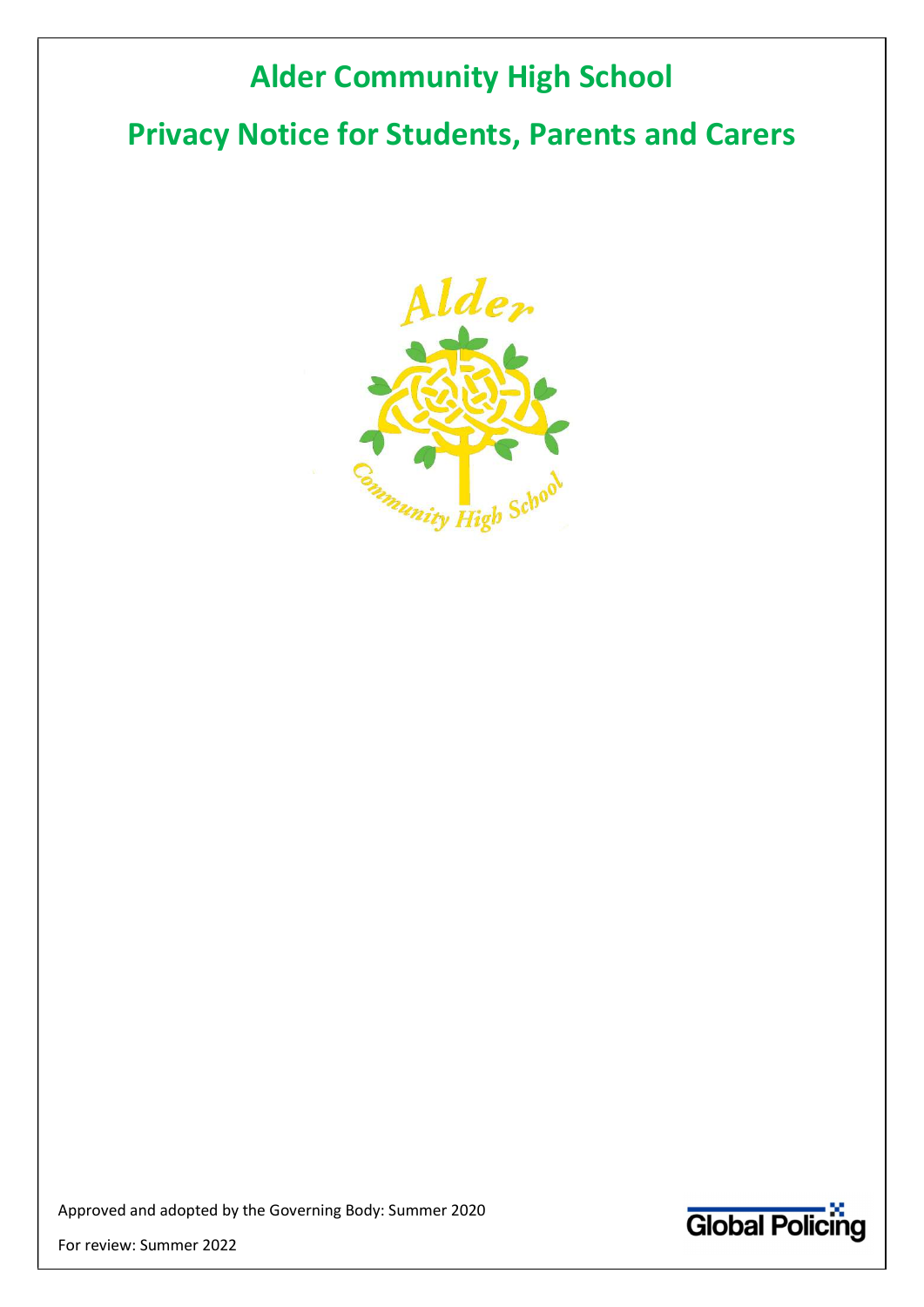# Data Protection Act 2018 Privacy Notice – Students, Parent and Carers

This privacy notice is written for both students and their parents/carers at and explains how we collect, store and use personal data about our students.

We need to hold personal information about our students on our computer systems and in paper records to help us with their educational needs. The Headteacher is responsible for their accuracy and safe-keeping. Please help to keep our records up to date by informing us of any change of circumstances.

School staff have access to students' personal information records to enable them to do their job. From time to time information may be shared with others involved in the student's care, if it is necessary. Anyone with access to student records is properly trained in confidentiality issues and is governed by a legal duty to keep the details secure, accurate and up to date. All information about students is held securely and appropriate safeguards are in place to prevent loss.

In some circumstances we may be required by law to release a student's details to statutory or other official bodies, for example if a court order is present, or in the case of public educational matters. In other circumstances you may be required to give written consent before information is released.

To ensure our students' privacy, we will not disclose information over the telephone, fax or email unless we are sure that we are talking their parent /carer or other individual that we have permission to deal with. Information will not be disclosed to family and friends unless we have prior consent and we do not leave messages with others.

#### Why do we collect and use student information?

We collect and use student information under section 537A of the Education Act 1996, and section 83 of the Children Act 1989. We also ensure we have a lawful basis for processing the data.

#### We use this student information to:

- Support student learning
- Monitor and report on student progress
- Provide appropriate pastoral care
- Assess how well our school is doing
- Protect student welfare
- Assess the quality of our services
- Carry out research
- Support students to make choices for their future after they leave school
- Comply with the law regarding data sharing

## Personal data that we may collect, use store and share (when appropriate) about students includes, but is not restricted to:

- Characteristics, such as ethnicity, language, nationality, country of birth, eligibility for free school meals, and special educational needs
- **•** Student academic and pastoral records
- Results of internal assessments and externally set tests
- Exclusion information